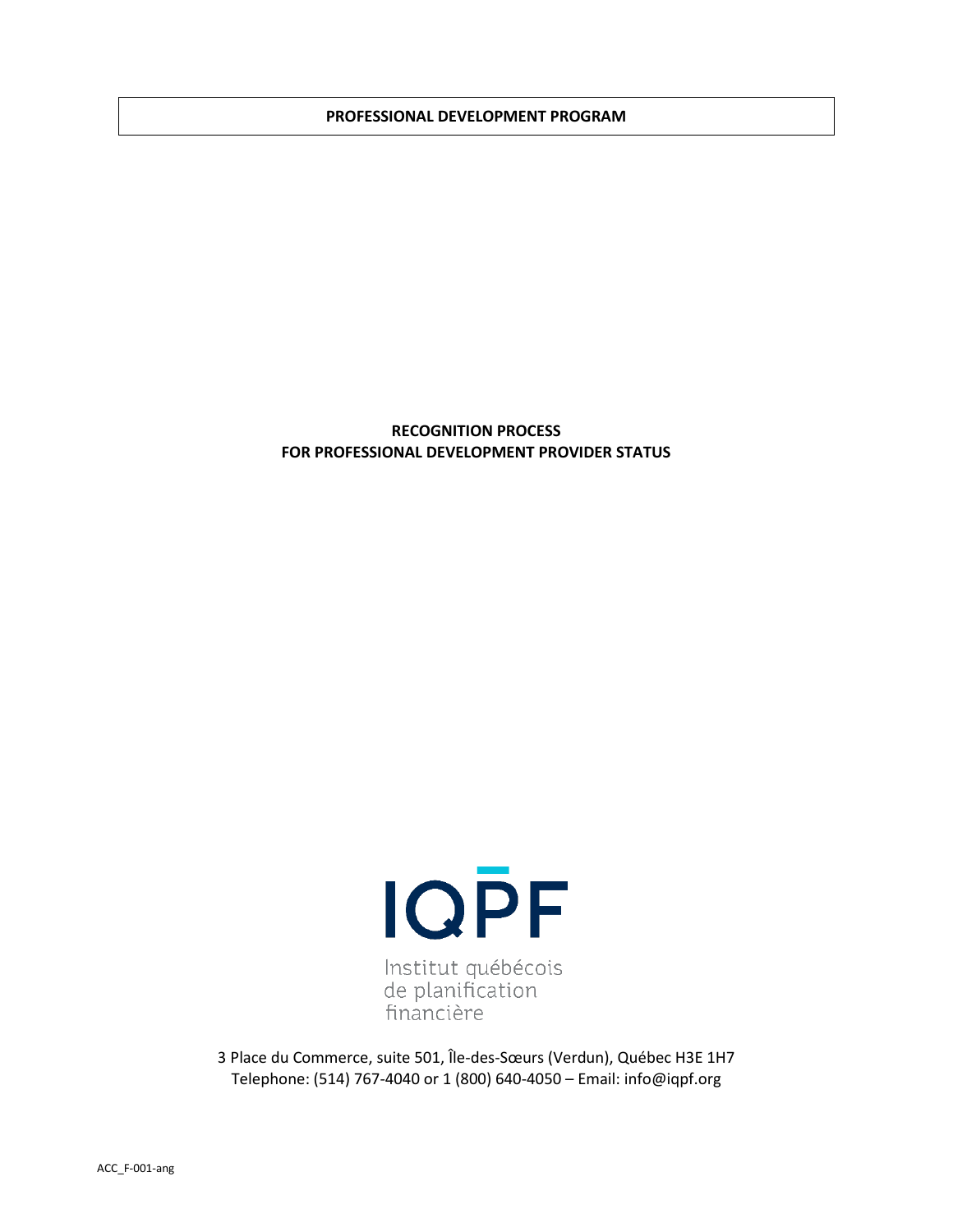# **TABLE OF CONTENTS**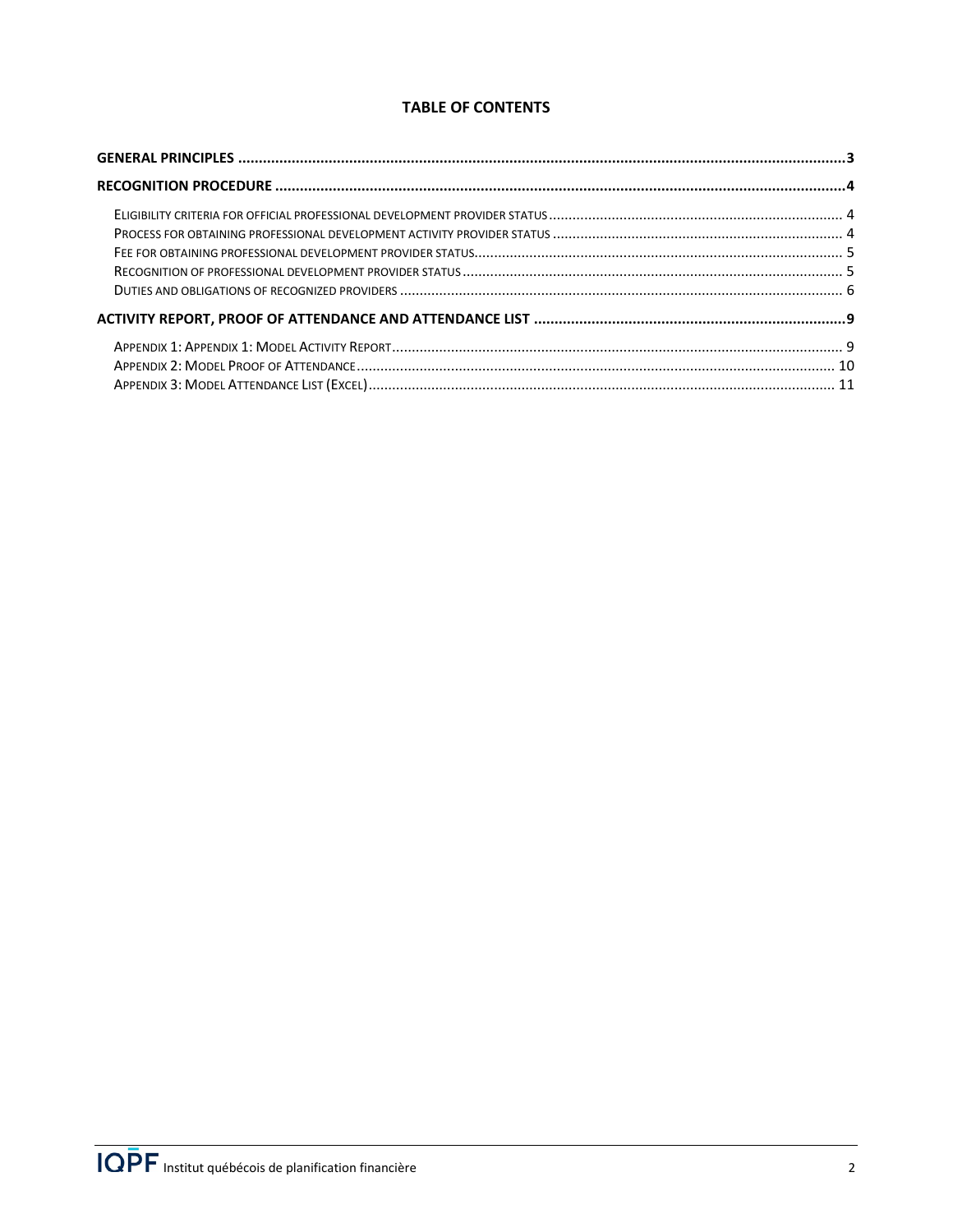## **GENERAL PRINCIPLES**

<span id="page-2-0"></span>Providers that wish to have a course recognized must obtain recognition for a professional development activity if the activity might be addressed to financial planners.

Under the *Regulation Respecting the Compulsory Professional Development of Financial Planners* (the Regulation), there are two options for providers that wish to have their professional development activities recognized:

- Apply for recognition for each activity offered
- Obtain official professional development provider status

Beginning May 24, 2017, the Regulation introduces **recognized professional development provider status**. Recognized providers enjoy general recognition of all the training activities they offer that comply with the Regulation.

This procedure describes the IQPF's expectations for providers that want official professional development provider status, specifies the role and responsibilities and explains the steps to follow to obtain the status.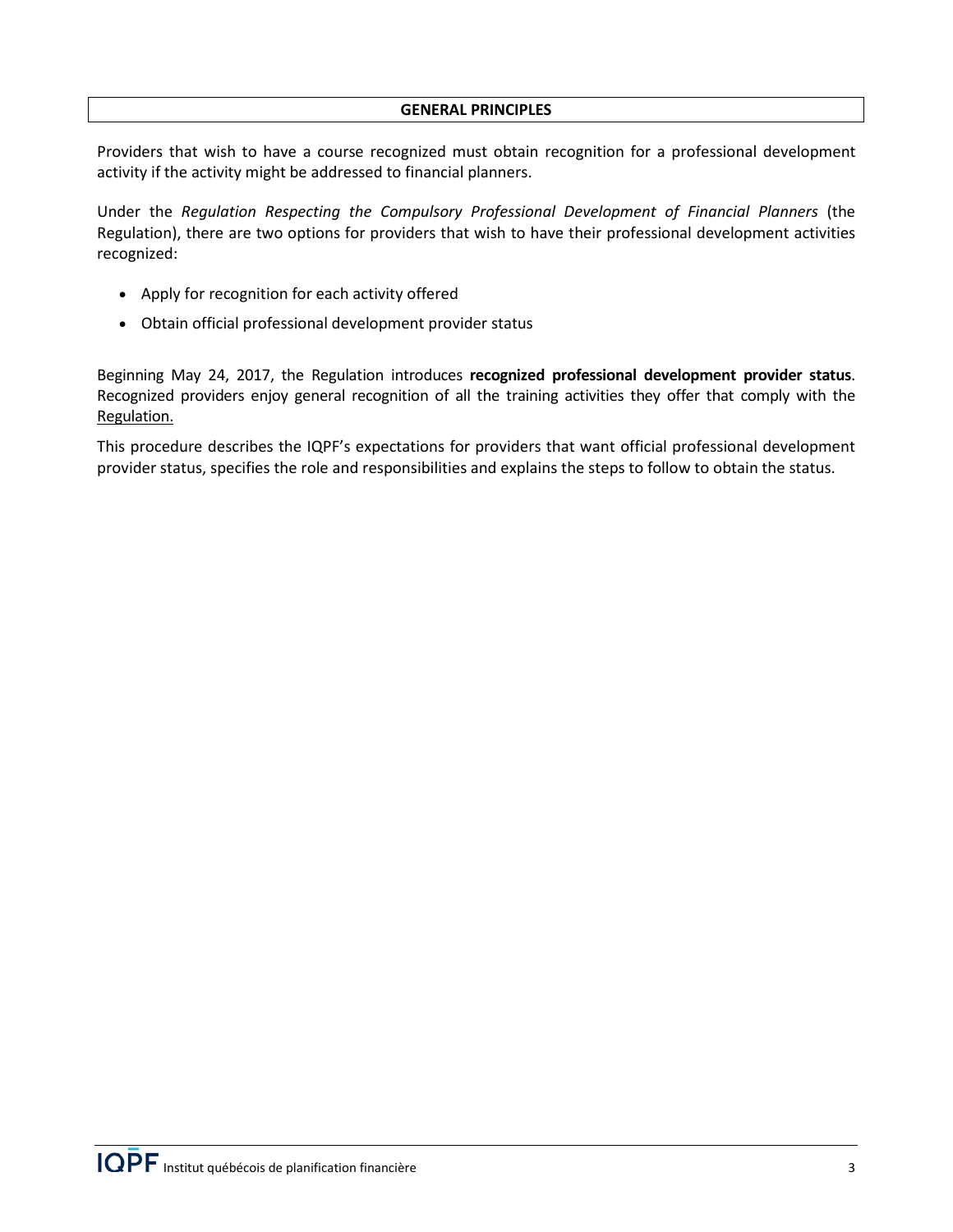## **RECOGNITION PROCEDURE**

## <span id="page-3-1"></span><span id="page-3-0"></span>**ELIGIBILITY CRITERIA FOR OFFICIAL PROFESSIONAL DEVELOPMENT PROVIDER STATUS**

To receive recognized provider status, the applicant must meet the following requirements:

- 1. It must be a public organization, a self-regulatory body, a professional order or an association dedicated to the advancement and dissemination of the knowledge of its members and the improvement of their competencies in one of the financial planning areas.
- 2. It must, in the five years preceding the application for recognition, have offered professional development activities recognized by the IQPF and, if applicable, upheld the IQPF's decisions concerning the recognition of professional development activities set out in Division III of the Regulation.
- 3. It must undertake to ensure that the professional development activities, the pedagogical framework for the activities and the learning materials used are suitable to develop the skills and competencies described in Section 16 of the Regulation.
- 4. It must undertake to ensure that the education or professional experience of the instructors is related to the professional development activities offered.
- 5. It must present an application for recognition as a provider in compliance with section 15.2 of the Regulation.

Applicants that are not eligible for recognized provider status must file an accreditation application with the IQPF for each professional development activity they wish to have recognized.

## <span id="page-3-2"></span>**PROCESS FOR OBTAINING PROFESSIONAL DEVELOPMENT ACTIVITY PROVIDER STATUS**

The applicant (provider) must email the professional development activity provider application found on the IQPF website to the IQPF, at [accreditation@iqpf.org](mailto:accreditation@iqpf.org).

The application for professional development provider status must include the following information:

- Name and contact information of the applicant and a resource person
- A description of the applicant's sector
- An estimate of the number of training activities that will be offered by the applicant during the recognition period and the length of each activity
- A declaration of the provider's professional development activities
- The undertaking described in the eligibility criteria for recognized provider status
- The undertaking to pay the fee for obtaining recognized provider status

**The application must be submitted to the IQPF at least 30 days before the first professional development activity will be held**.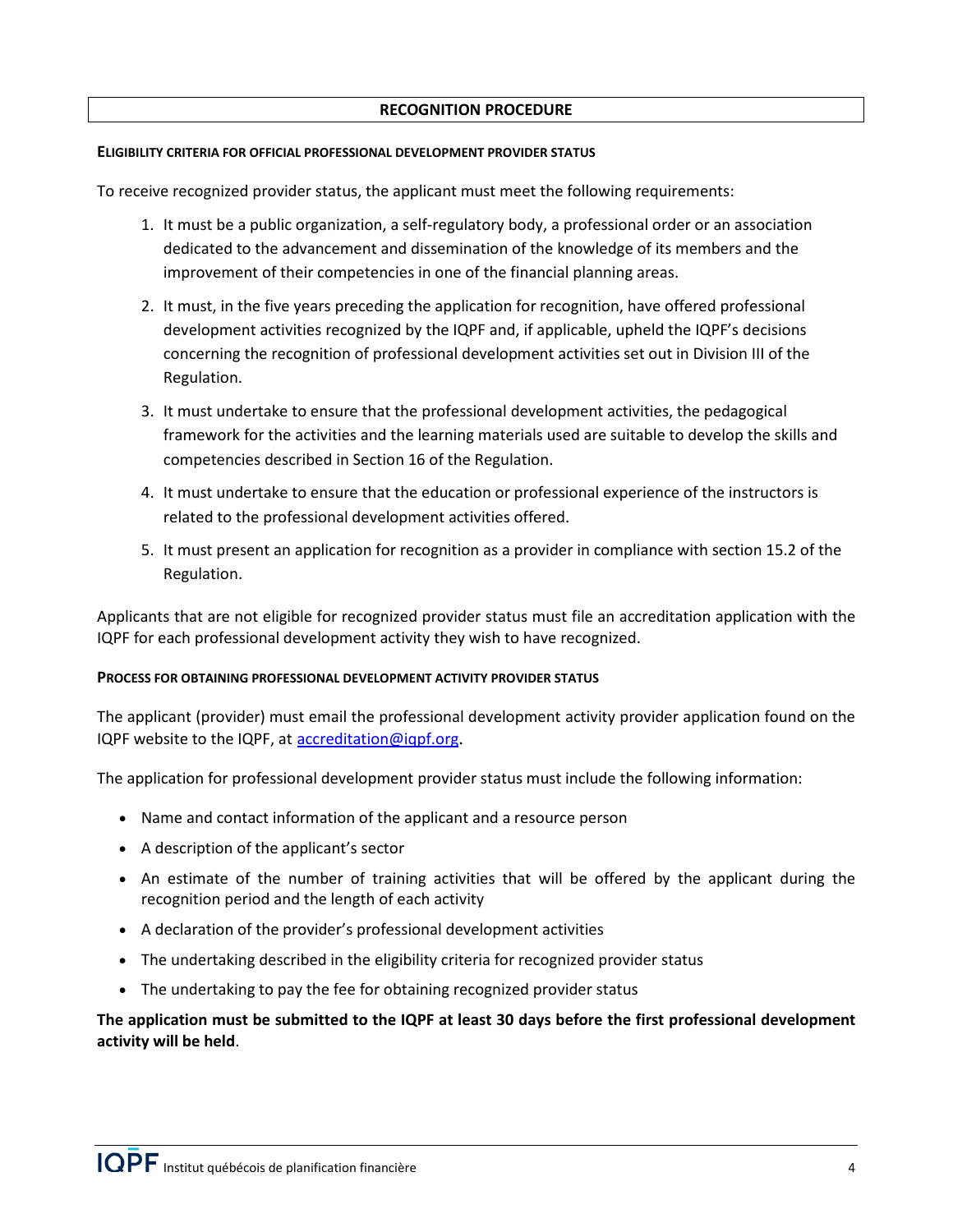# <span id="page-4-0"></span>**FEE FOR OBTAINING PROFESSIONAL DEVELOPMENT PROVIDER STATUS**

The total estimated number of hours of training in the recognition period will determine the rate paid for provider status. Recognized providers may, at any time during the reference period, choose to offer more courses. In this case, the rate will be adjusted based on the established rate grid. It will not be possible to switch to a lower rate bracket. The payment must be made no more than 30 days after recognized provider status is granted.

- A fee of \$2,600\* (before taxes) must be paid from 1 to 50 hours of courses.
- A fee of \$5,200\* (before taxes) must be paid from 51 to 100 hours of courses.
- A fee of \$7,650\* (before taxes) must be paid from 101 to 150 hours of courses.
- A fee of \$10,400\* (before taxes) must be paid from 151 to 200 hours of courses.
- A fee of \$13,000\* (before taxes) must be paid from 201 to 250 hours of courses.
- A fee of \$15,600\* (before taxes) must be paid from 251 and more hours of courses.

\*Prices subject to change without notice.

<span id="page-4-1"></span>These fees cover:

- The cost of opening and analysing the file
- The granting of PDUs

## **RECOGNITION OF PROFESSIONAL DEVELOPMENT PROVIDER STATUS**

The decision to grant official provider status will be sent by email to the provider within 30 days of receipt of the application.

If the status is not granted, a rejection email will be sent, and the applicant can submit an application to have each professional development activity recognized separately.

If the status is granted, a confirmation email will be sent. It will include the general recognition number granted to the provider and a list of recognition numbers to be assigned to each activity (one number per activity).

The IQPF reserves the right to revoke the recognition status if the provider does meet the requirements set out in the Regulation or if an audit reveals that the requirements are not longer being met. When the IQPF revokes recognition status, it will inform the provider in question in writing at least 10 days before the status is revoked.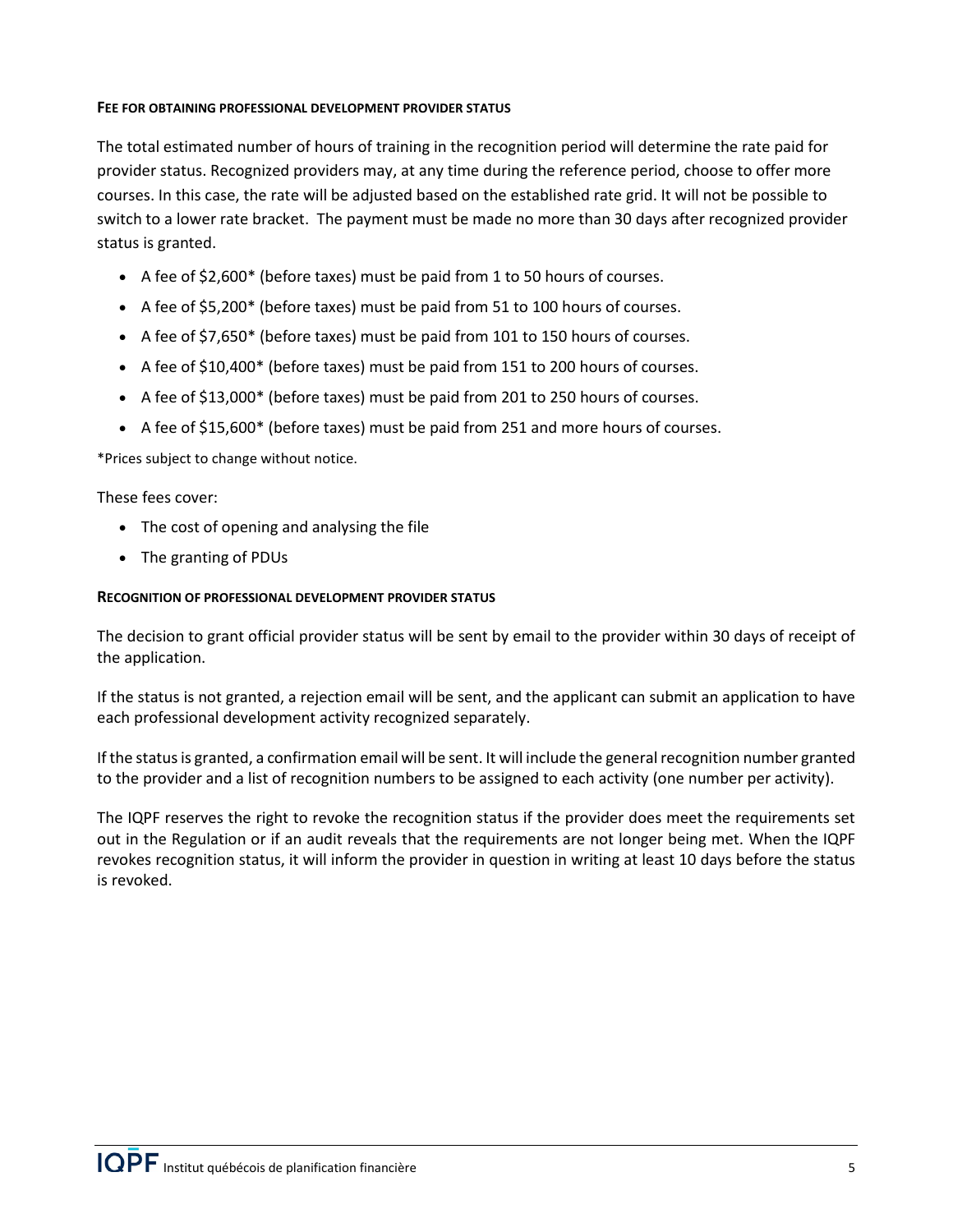#### <span id="page-5-0"></span>**DUTIES AND OBLIGATIONS OF RECOGNIZED PROVIDERS**

When the status of recognized provider is granted, the recognized provider must meet the following requirements:

• **It must ensure that the content of the professional development activities and the learning materials related to these activities allow for the development of the knowledge, skills and competencies described in Section 16 of the Regulation.**

The IQPF would like to reiterate that:

- 1. Self-study courses (web, paper or other format) must include an exam with a passing grade of at least 60%.
- 2. One professional development unit (PDU) is comprised of one full hour of professional development that meets the criteria set out in the Regulation.
- 3. Activities related to the sale of specific financial products or services, including securities, will not be recognized.
- **It must answer the IQPF's requests for information within the time it sets, including information to assess the attainment of the training objectives set out in the Regulation.**
- **It must give the IQPF, no more than 30 days after the end of the reference period, a report describing all professional development activities offered during that period and a declaration stating it has met the requirements of paragraphs 1 and 3 of section 15.1 of the Regulation.**

The report must include:

- 1. The title of the activity
- 2. A brief description of each activity
- 3. The type of activity (in-class course, colloquium, congress, distance education, webinar, videoconference)
- 4. Self-study course
- 5. Duration
- 6. Number and category of PDUs
- 7. Location where activity is held
- 8. Instructor(s)

A sample report can be found in Appendix 1.

• **For 24 months following the submission of the report described in the Regulation, it must keep all documentation related to every professional development activity, including the learning materials and promotional materials, if any, and the proofs of attendance issued to the participants who took part in the activities.**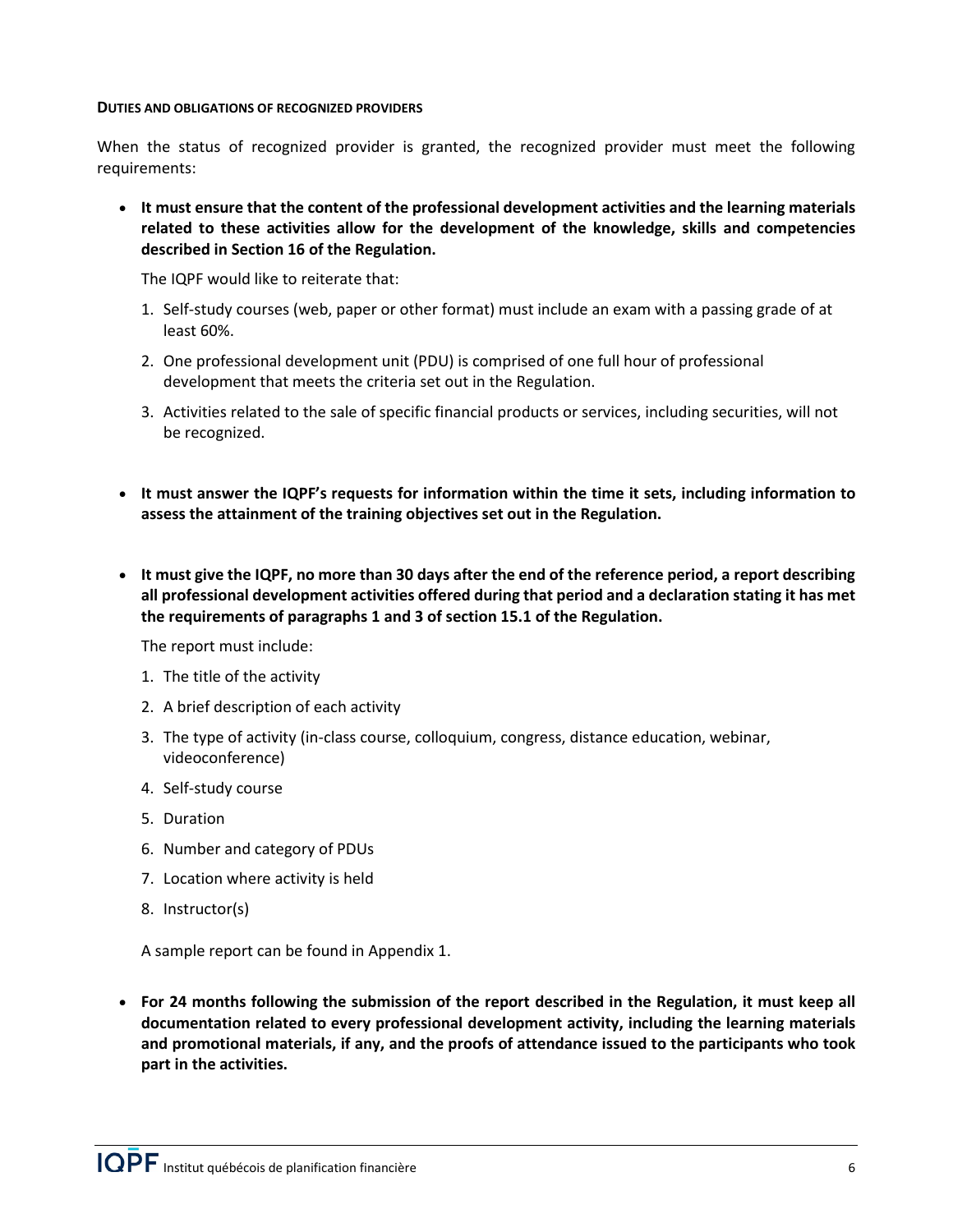Providers are responsible for providing proof of attendance to the participants. The participants must keep the proof in their files for the 24-month period after the end of the reference period.

The proof of attendance must include:

- 1. The participant's certificate number
- 2. The participant's first and last name
- 3. The name of the course provider
- 4. The title of the activity
- 5. The IQPF recognition number of the activity
- 6. The number of PDUs obtained
- 7. The date of participation in the training activity

A sample proof of attendance can be found in Appendix 2.

# • **It must provide the participants' attendance lists. The attendance list must be received by the IQPF in electronic format within 30 days after the activity.**

If the activity is held in the last month of the training cycle, the attendance list must be received by the IQPF no later than the 30th of the month. This is to ensure that the PDUs are recorded in time for all financial planners. If it is an activity that lasts several hours and any of the participants leave before the end, you must indicate on the attendance list the actual time the participant attended. Someone must be assigned to monitor attendance at the activities. This duly authorized person must validate the list by signing it.

For a webinar, the provider is responsible for setting up attendance verification measures that meet the participation rules.

The attendance list must be in Excel format and must contain:

- 1. The participant's certificate number
- 2. The participant's last name
- 3. The participant's first name
- 4. The IQPF recognition number **of the activity**
- 5. The completion date
- 6. The title of the activity
- 7. The length of attendance if the participant left before the end of the activity
- 8. The name of the provider
- 9. The general recognition number
- 10.The name of the attendance monitor

A sample attendance list can be found in Appendix 3.

• **It must inform the IQPF of any change in any of the items listed in Division II.1 of the Regulation.**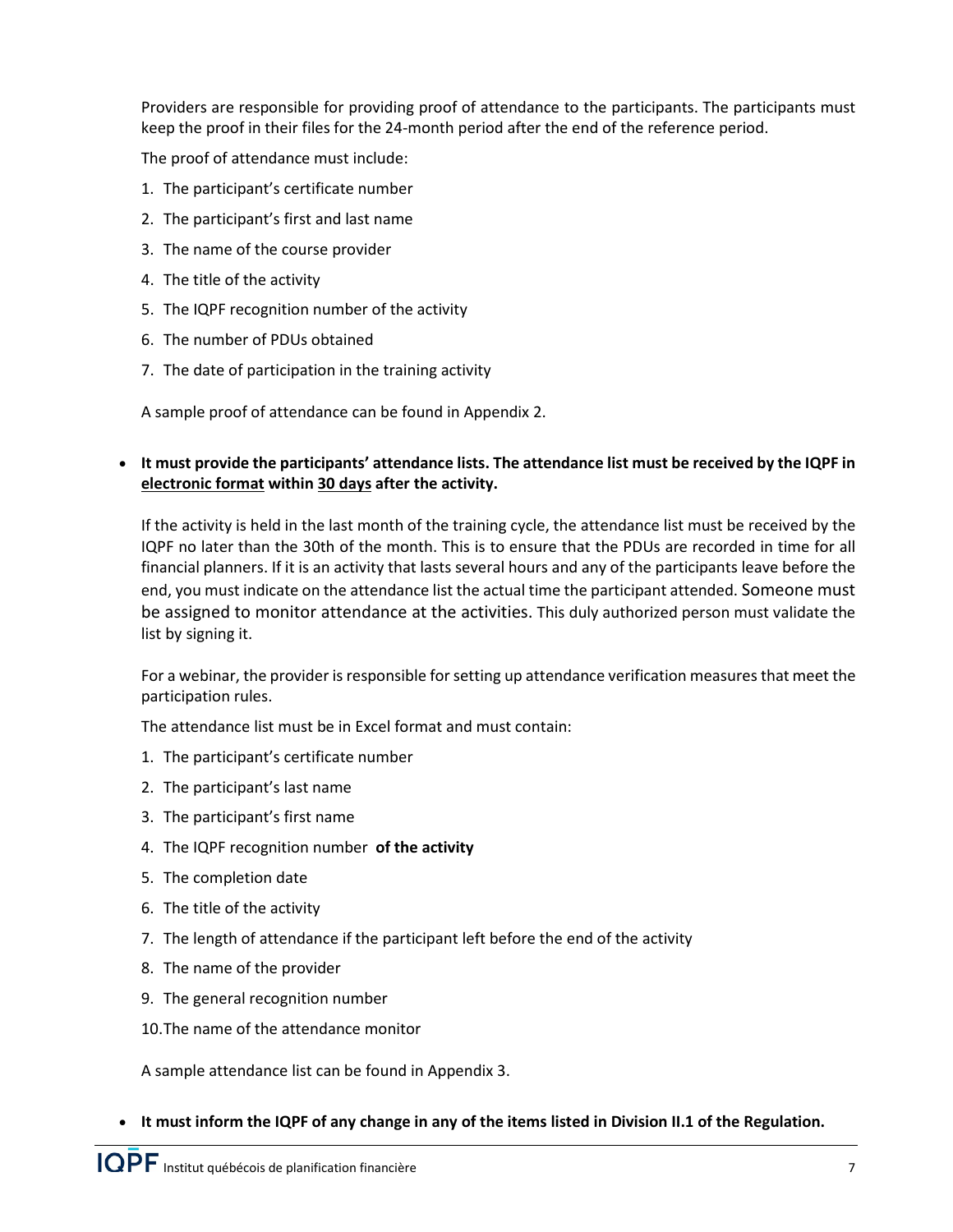The IQPF may carry out spot checks to ensure these obligations are upheld.

For any questions related to recognized professional development provider status, please contact the IQPF at[: accreditation@iqpf.org](mailto:accr%C3%A9ditation@iqpf.org.)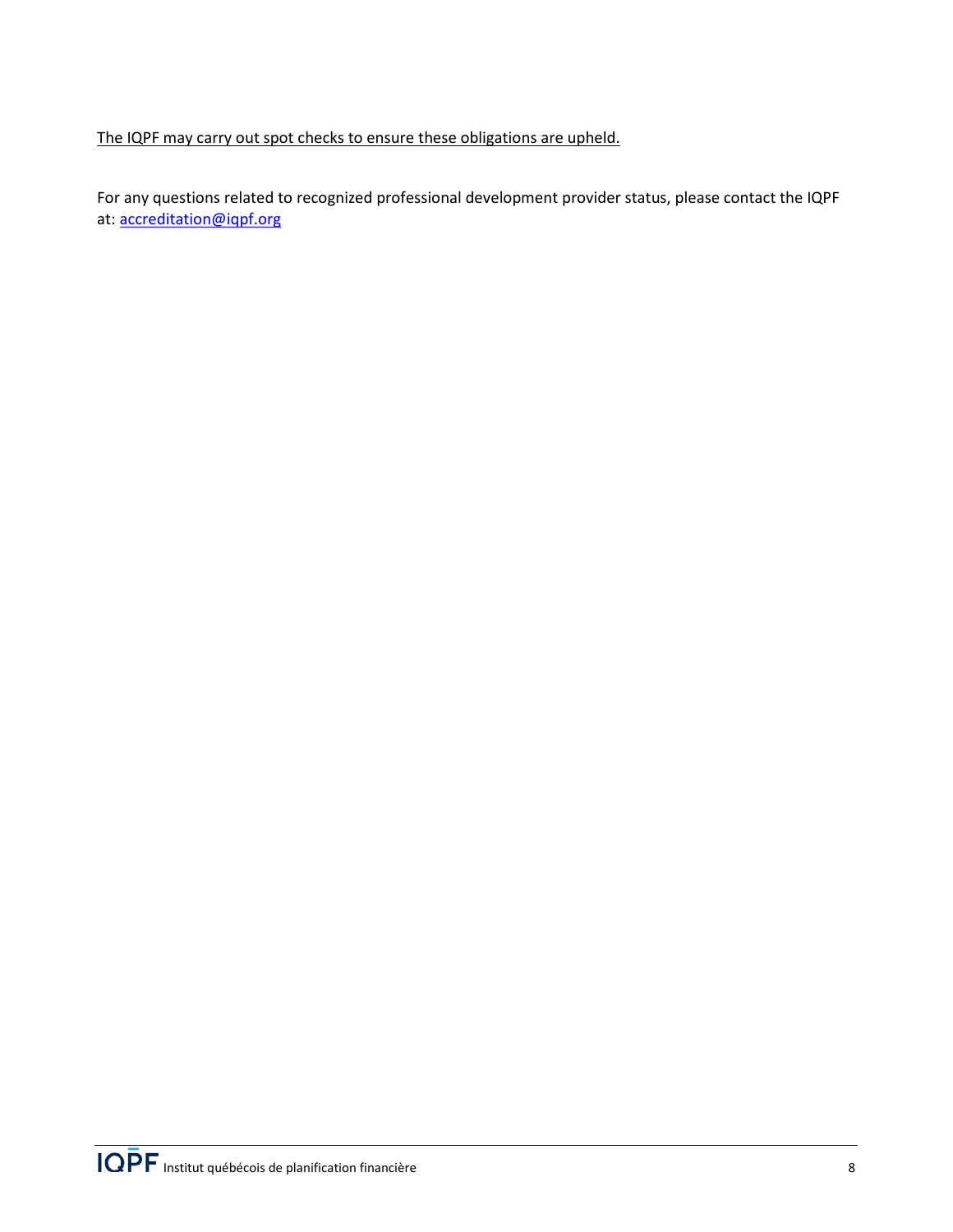## **ACTIVITY REPORT, PROOF OF ATTENDANCE AND ATTENDANCE LIST**

#### <span id="page-8-1"></span><span id="page-8-0"></span>**APPENDIX 1: APPENDIX 1: MODEL ACTIVITY REPORT**

| Activity<br>title: | <b>Brief description</b> | Type of<br>activity | Self-study<br>course | Duration | Number<br>and<br>category<br>of PDUs<br>SFPA, SC,<br>SC-FP | Location<br>of<br>activity | Instructor |
|--------------------|--------------------------|---------------------|----------------------|----------|------------------------------------------------------------|----------------------------|------------|
|                    |                          |                     | No<br>Yes            |          |                                                            |                            |            |
|                    |                          |                     | $\sqrt{N}$<br>Yes    |          |                                                            |                            |            |
|                    |                          |                     | No<br>Yes            |          |                                                            |                            |            |
|                    |                          |                     | No J<br>Yes          |          |                                                            |                            |            |
|                    |                          |                     | No<br>Yes            |          |                                                            |                            |            |
|                    |                          |                     | $ $ No $ $<br>Yes    |          |                                                            |                            |            |
|                    |                          |                     | No  <br>Yes          |          |                                                            |                            |            |
|                    |                          |                     | No<br>Yes            |          |                                                            |                            |            |
|                    |                          |                     | No<br>Yes            |          |                                                            |                            |            |
|                    |                          |                     | No<br>Yes            |          |                                                            |                            |            |
|                    |                          |                     | $\sqrt{N}$<br>Yes    |          |                                                            |                            |            |
|                    |                          |                     | $\sqrt{N}$<br>Yes    |          |                                                            |                            |            |
|                    |                          |                     | No_<br>Yes           |          |                                                            |                            |            |
|                    |                          |                     | No J<br>Yes          |          |                                                            |                            |            |

# **\*List of subject abbreviations:**

SC: Compliance with standards, ethics and professional practice<br>SC-FP: Compliance with standards, ethics and professional practice

SC-FP: Compliance with standards, ethics and professional practice related directly to financial planning<br>SFPA: Legal aspects, insurance, finance, taxation, investments, retirement and estates

Legal aspects, insurance, finance, taxation, investments, retirement and estates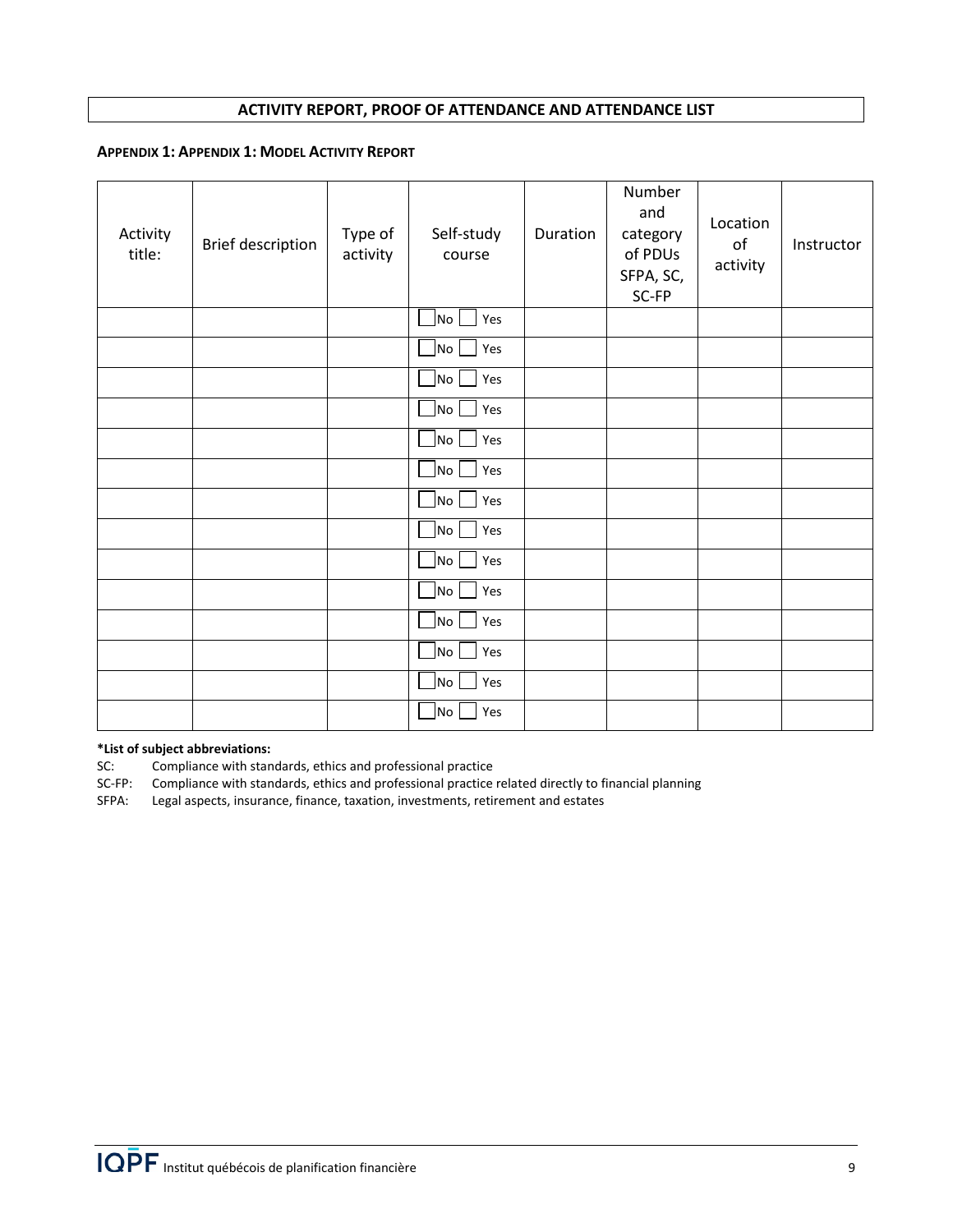# <span id="page-9-0"></span>**NAME OF COURSE PROVIDER/LOGO OF RECOGNIZED PROVIDER**

# **PROOF OF ATTENDANCE**

## **PARTICIPANT'S FIRST AND LAST NAME:**

Participant's certificate number:

**TITLE OF ACTIVITY:** 

IQPF recognition number of the activity:

# **NUMBER OF PDUS EARNED:**

**DATE OF ACTIVITY:** 

SIGNATURE

\_\_\_\_\_\_\_\_\_\_\_\_\_\_\_\_\_\_\_\_\_\_\_\_\_\_\_\_\_\_\_\_\_\_\_